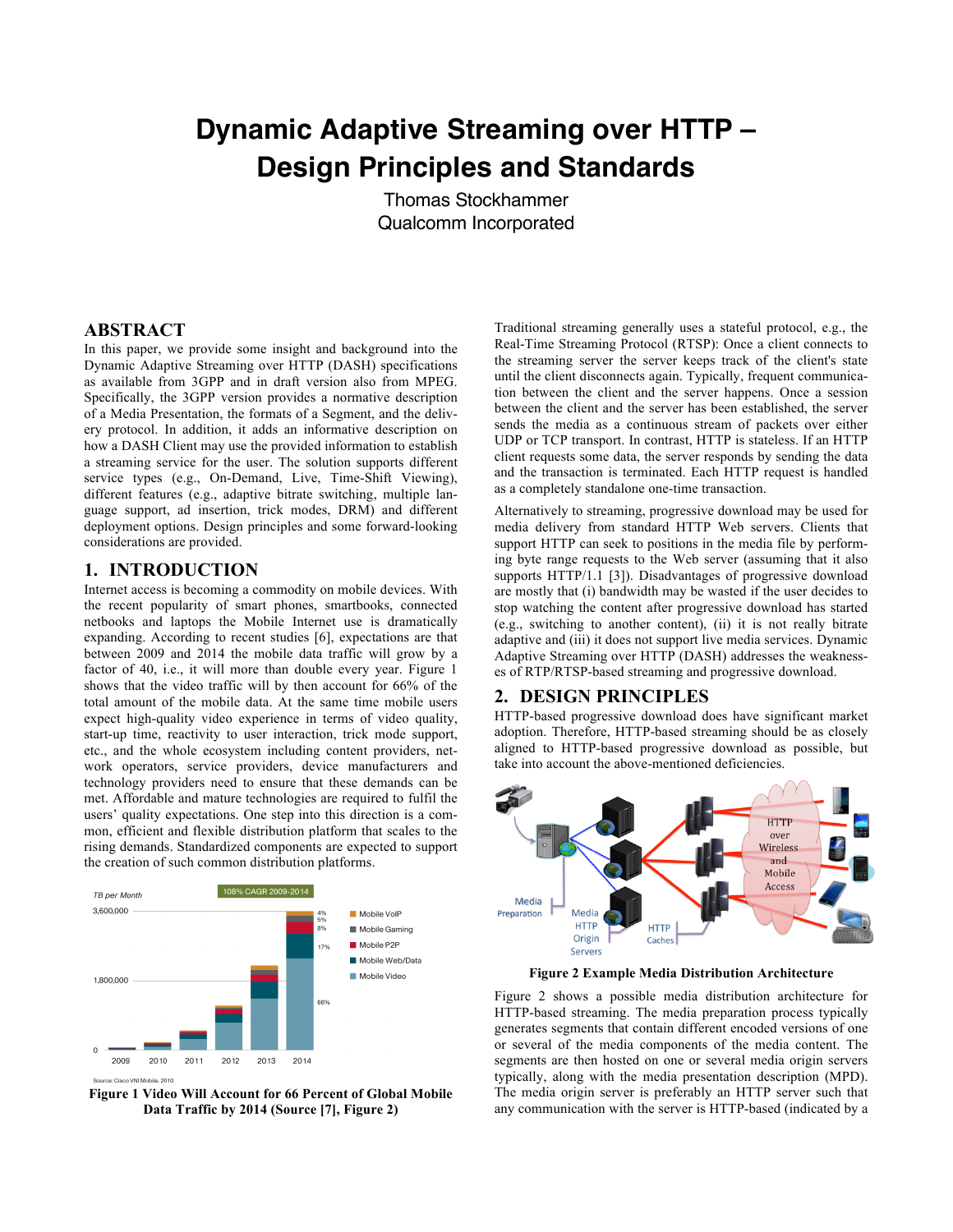bold line in the picture). Based on this MPD metadata information that describes the relation of the segments and how they form a media presentation, clients request the segments using HTTP GET or partial GET methods. The client fully controls the streaming session, i.e., it manages the on-time request and smooth playout of the sequence of segments, potentially adjusting bitrates or other attributes, for example to react to changes of the device state or the user preferences.

Massively scalable media distribution requires the availability of server farms to handle the connections to all individual clients. HTTP-based Content Distribution Networks (CDNs) have successfully been used to serve Web pages, offloading origin servers and reducing download latency. Such systems generally consist of a distributed set of caching Web proxies and a set of request redirectors. Given the scale, coverage, and reliability of HTTPbased CDN systems, it is appealing to use them as base to launch streaming services that build on this existing infrastructure. This can reduce capital and operational expenses, and reduces or eliminates decisions about resource provisioning on the nodes. This principle is indicated in Figure 2 by the intermediate HTTP servers/caches/proxies. Scalability, reliability, and proximity to the user's location and high-availability are provided by generalpurpose servers. The reasons that lead to the choice of HTTP as the delivery protocol for streaming services are summarized below:

- 1. HTTP streaming is spreading widely as a form of delivery of Internet video.
- 2. There is a clear trend towards using HTTP as the main protocol for multimedia delivery over the Open Internet.
- 3. HTTP-based delivery enables easy and effortless streaming services by avoiding NAT and firewall traversal issues.
- 4. HTTP-based delivery provides reliability and deployment simplicity due as HTTP and the underlying TCP/IP protocol are widely implemented and deployed.
- 5. HTTP-based delivery provides the ability to use standard HTTP servers and standard HTTP caches (or cheap servers in general) to deliver the content, so that it can be delivered from a CDN or any other standard server farm.
- 6. HTTP-based delivery provides the ability to move control of "streaming session" entirely to the client. The client basically only opens one or several or many TCP connections to one or several standard HTTP servers or caches.
- 7. HTTP-based delivery provides the ability to the client to automatically choose initial content rate to match initial available bandwidth without requiring the negotiation with the streaming server.
- 8. HTTP-based delivery provides a simple means to seamlessly change content rate on-the-fly in reaction to changes in available bandwidth, within a given content or service, without requiring negotiation with the streaming server.
- 9. HTTP-based streaming has the potential to accelerate fixedmobile convergence of video streaming services as HTTPbased CDN can be used as a common delivery platform.

Based on these considerations, 3GPP had identified the needs to provide a specification for a scalable and flexible video distribution solution that addresses mobile networks, but is not restricted to 3GPP radio access networks (RANs). 3GPP has taken the initiative to specify an Adaptive HTTP Streaming solution in

addition to the already existing RTP/RTSP-based streaming solutions and the HTTP-based progressive download solution.

Specifically the solution is designed

- to support delivery of media components encapsulated in ISO base media file format box structure,
- to address delivery whereas presentation, annotation and user interaction is largely out-of-scope,
- to permit integration in different presentation frameworks.

The 3GPP sub-group SA4 working on codecs and protocols for media delivery started the HTTP streaming activity in April 2009 and completed the Release-9 specification work early March 2010. The 3GPP Adaptive HTTP Streaming (AHS) has been integrated into 3GPP Transparent end-to-end Packet-switched Streaming Service (PSS). Specifically, 3GPP TS 26.234 [1] (PSS Codecs and Protocols) clause 12 specifies the 3GPP Adaptive HTTP Streaming solution, and 3GPP TS 26.244 [2] (3GP File Format) clauses 5.4.9, 5.4.10, and 13 specify the encapsulation formats for segments. The Release-9 work is now under maintenance mode and some minor bug fixes and clarifications were agreed during the year 2010 and have been integrated into the latest versions of 3GPP TS 26.234 and 3GPP TS 26.244.

The solution supports features such as

- fast initial startup and seeking,
- bandwidth-efficiency,
- adaptive bitrate switching,
- adaptation to CDN properties,
- re-use of HTTP-server and caches,
- re-use of existing media playout engines,
- support for on-demand, live and time-shift delivery services,
- simplicity for broad adoption.

3GPP has also sought alignment with other organizations and industry fora that work in the area of video distribution. For example, as the Open IPTV Forum (OIPF) based their HTTP Adaptive Streaming (HAS) solution [8] on 3GPP. 3GPP recently also addressed certain OIPF requirements and integrated appropriate features in the Release-9 3GPP Adaptive HTTP Streaming specification. Also MPEG's draft DASH solution is heavily based on 3GPP's AHS. Finally, 3GPP has ongoing work in Release-10, now also referred to as DASH. This work will extend the Release-9 3GPP AHS specification in a backward-compatible way. Close coordination with the ongoing MPEG DASH activities is organized.

## **3. 3GPP Adaptive HTTP Streaming**

3GPP Adaptive HTTP Streaming, since Release-10 referred to as as 3GP-DASH, is the result of a standardization activity in 3GPP SA4 Figure 3 shows the principle of the 3GP-DASH specification. The specification provides

• a normative definition of a Media Presentation, with Media Presentation defined as a structured collection of data that is accessible to the DASH Client through Media Presentation Description,